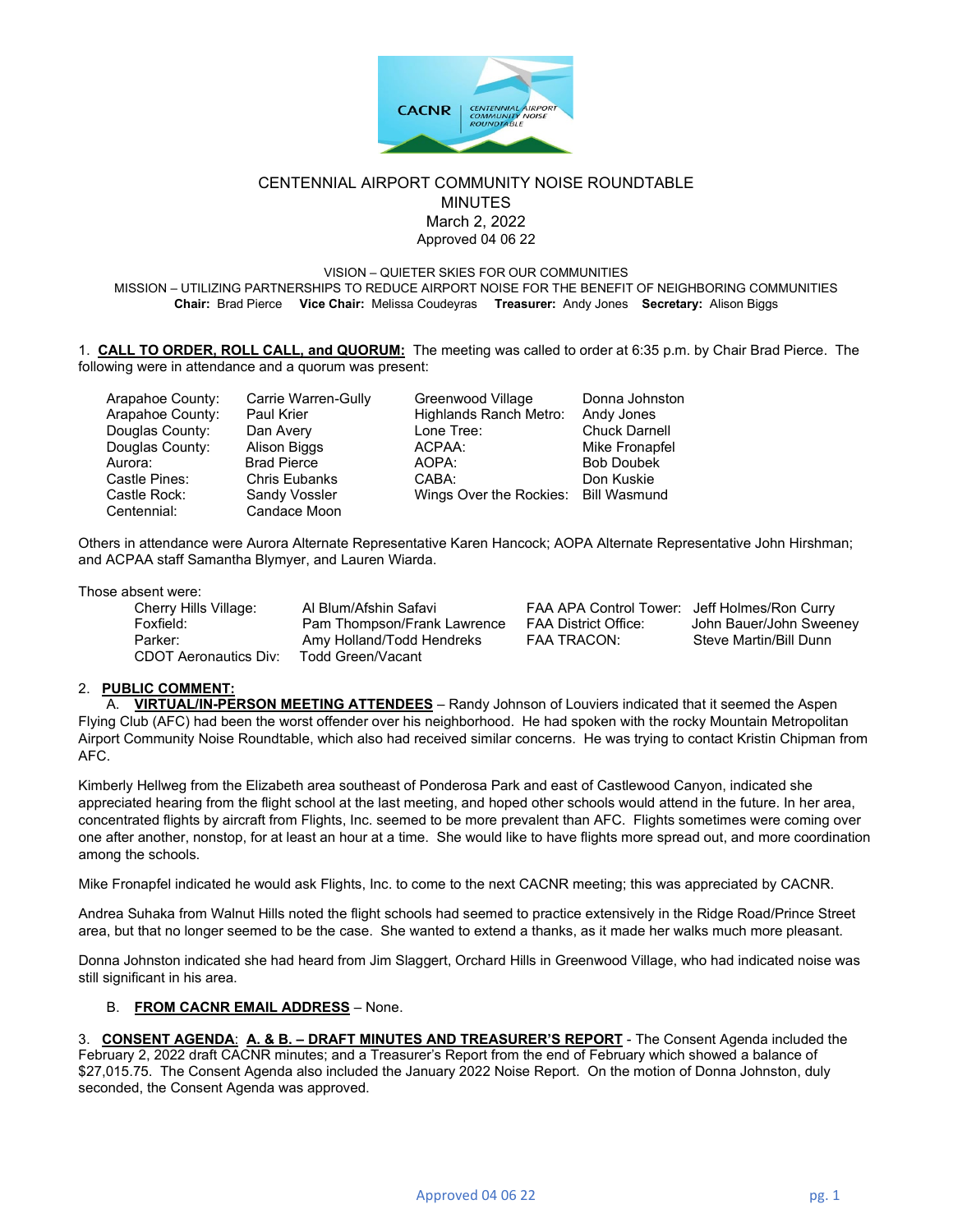C. **NOISE REPORT** – The January 2022 Noise Report included the following information: **9,268** December 2021 10,009 November 2021 10,954 **Total Operations: 22,048** 

|                                                                                                                                     | <b>Noise Events:</b>                                          | January - 23,191                         |                       |  |  |  |  |
|-------------------------------------------------------------------------------------------------------------------------------------|---------------------------------------------------------------|------------------------------------------|-----------------------|--|--|--|--|
| <b>January Totals:</b>                                                                                                              | January $60 - 69$ db:                                         | January 70 - 79 db:                      | January $80 - 89$ db: |  |  |  |  |
| 7,120 Golf Course                                                                                                                   | 4,642 Golf Course                                             | 2,274 Golf Course                        | 449 Airport East      |  |  |  |  |
| 5,635 Meridian                                                                                                                      | 4,492 Meridian                                                | 1,105 Meridian                           | 191 Golf Course       |  |  |  |  |
| 2,522 State Park                                                                                                                    | 1,876 State Park                                              | 765 Airport East                         | 37 Meridian           |  |  |  |  |
| 2,418 Airport East                                                                                                                  | 1,509 Parker                                                  | 628 State Park                           | 18 State Park         |  |  |  |  |
| 1,709 Parker                                                                                                                        | 1,154 Airport East                                            | 195 Parker                               | 5 Parker              |  |  |  |  |
| 1,104 Grandview Estates                                                                                                             | 975 Grandview Estates                                         | 125 Grandview Estates                    | 4 Hunters Hill        |  |  |  |  |
| 765 Castle Rock                                                                                                                     | 730  Castle Rock                                              | 91 Greenwood Village                     | 3 Grandview Estates   |  |  |  |  |
|                                                                                                                                     | 746 Greenwood Village 652 Greenwood Village                   | 35 Lone Tree                             | 3 Greenwood Village   |  |  |  |  |
| 575 Lone Tree                                                                                                                       | 540 Lone Tree                                                 | 34 Castle Rock <b>Secure 19</b>          | 1 Castle Rock         |  |  |  |  |
| 345 Hunters Hill                                                                                                                    | 317 Hunters Hill                                              | 24 Hunters Hill                          | - Castle Pines        |  |  |  |  |
| 137 Sagebrush Park                                                                                                                  | 130 Sagebrush Park                                            | 9 Castle Pines                           | - Lone Tree           |  |  |  |  |
| 115 Castle Pines                                                                                                                    | 106 Castle Pines                                              | 7 Sagebrush Park                         | - Sagebrush Park      |  |  |  |  |
| January noise events in the 90+ decibel range were:<br>Golf Course – 13 Grandview Estates – 1<br>Meridian $-1$<br>Airport East – 50 |                                                               |                                          |                       |  |  |  |  |
|                                                                                                                                     | January Noise Complaints (323) and Numbers of Households (22) |                                          |                       |  |  |  |  |
| <b>January Complaints:</b>                                                                                                          |                                                               | <b>January Households:</b>               |                       |  |  |  |  |
| 120 Greenwood Village (37%)                                                                                                         |                                                               | 6 Unincorporated Arapahoe County         |                       |  |  |  |  |
| 61 Centennial (19%)                                                                                                                 |                                                               | 3 Greenwood Village                      |                       |  |  |  |  |
| 46 Unincorporated Arapahoe County (14%)                                                                                             |                                                               | 3 Other<br>2 Castle Rock                 |                       |  |  |  |  |
| 36 Other (11%)                                                                                                                      |                                                               | 2 Centennial                             |                       |  |  |  |  |
| 31 Castle Rock (10%)<br>15 Aurora (7%)                                                                                              |                                                               | 2 Unincorporated Douglas County          |                       |  |  |  |  |
| 10 Unincorporated Douglas County (3%)                                                                                               |                                                               | 1 Aurora                                 |                       |  |  |  |  |
| 2 Lone Tree (0.6%)                                                                                                                  |                                                               | 1 Highlands Ranch                        |                       |  |  |  |  |
| 1 Highlands Ranch (0.3%)                                                                                                            |                                                               | 1 Lone Tree                              |                       |  |  |  |  |
| 1 Parker (0.3%)                                                                                                                     |                                                               | 1 Parker                                 |                       |  |  |  |  |
|                                                                                                                                     |                                                               |                                          |                       |  |  |  |  |
| Year to date, the <b>top five complaining households</b> were in:                                                                   |                                                               |                                          |                       |  |  |  |  |
| Greenwood Village - 112 (35%)                                                                                                       |                                                               | Unincorporate Arapahoe County - 32 (10%) |                       |  |  |  |  |
| Centennial - 51 (16%)                                                                                                               |                                                               | Castle Rock $-30$ (9%)                   |                       |  |  |  |  |
|                                                                                                                                     |                                                               |                                          |                       |  |  |  |  |
| Other $-$ (34 (11%)                                                                                                                 |                                                               |                                          |                       |  |  |  |  |

I**n January, 30 responses were requested from 323 noise complaints**, with 23 of those requests made by email (77%), and 7 made by telephone (23%).

Of the 323 complaints in January 2022, **312 were about flights during day hours** (97%); **11 were about night flights** (3%). .

**In January, props accounted for 83% of the complaints by aircraft type** in December, while **jets accounted for 15% of the complaints**, and **2% were about helicopters.** 

**In January, departures were responsible for 40% of the complaints**. **Arrivals were responsible for 35% of the complaints**, and **Training was responsible for 25% of the complaints**.

**The Year to Date complaint maps** were not provided with this report, and a **Radar Track Density Map** was also not available.

#### 4. **ITEMS REMOVED FROM CONSENT AGENDA:** None

#### 5. **COMMITTEE REPORTS**:

#### A. **EXECUTIVE /WORK PLAN COMMITTEES** –

1. Flight Schools Meeting Follow-Up. The plan is to have the summary report and follow-up plan of action from the meeting with the flight schools available at the April CACNR meeting. Having Flights, Inc. attend that meeting would also be part of the follow-up and the earlier discussion here.

2. Only one Member had yet to submit funding for 2022.

B. **COMMUNITY OUTREACH** – Chuck Darnell reported for Mike Anderson and indicated the committee had not met. There would be further discussion of what type of technical assistance would be useful in relation to the website, the use of social media for keeping the community informed and the Committee's other priorities in the Work Program.

C. **FLY QUIET** – Bill Wasmund had submitted a written report, included in the meeting materials packet. He commented on air traffic control at Centennial denying touch and go practice when its pattern is full, resulting in the need for flight students to go elsewhere. The extra flight time has made such practice expensive for some students. Some exploration of helping students with this extra cost had been done, and it was determined that was not in the scope of either CACNR or this Committee. Question was asked if tenants at the airport get any preferential treatment from the airport. Response was no, activity is handled on a first come, first serve basis. Question was asked if flight schools from other airports ever come here. Response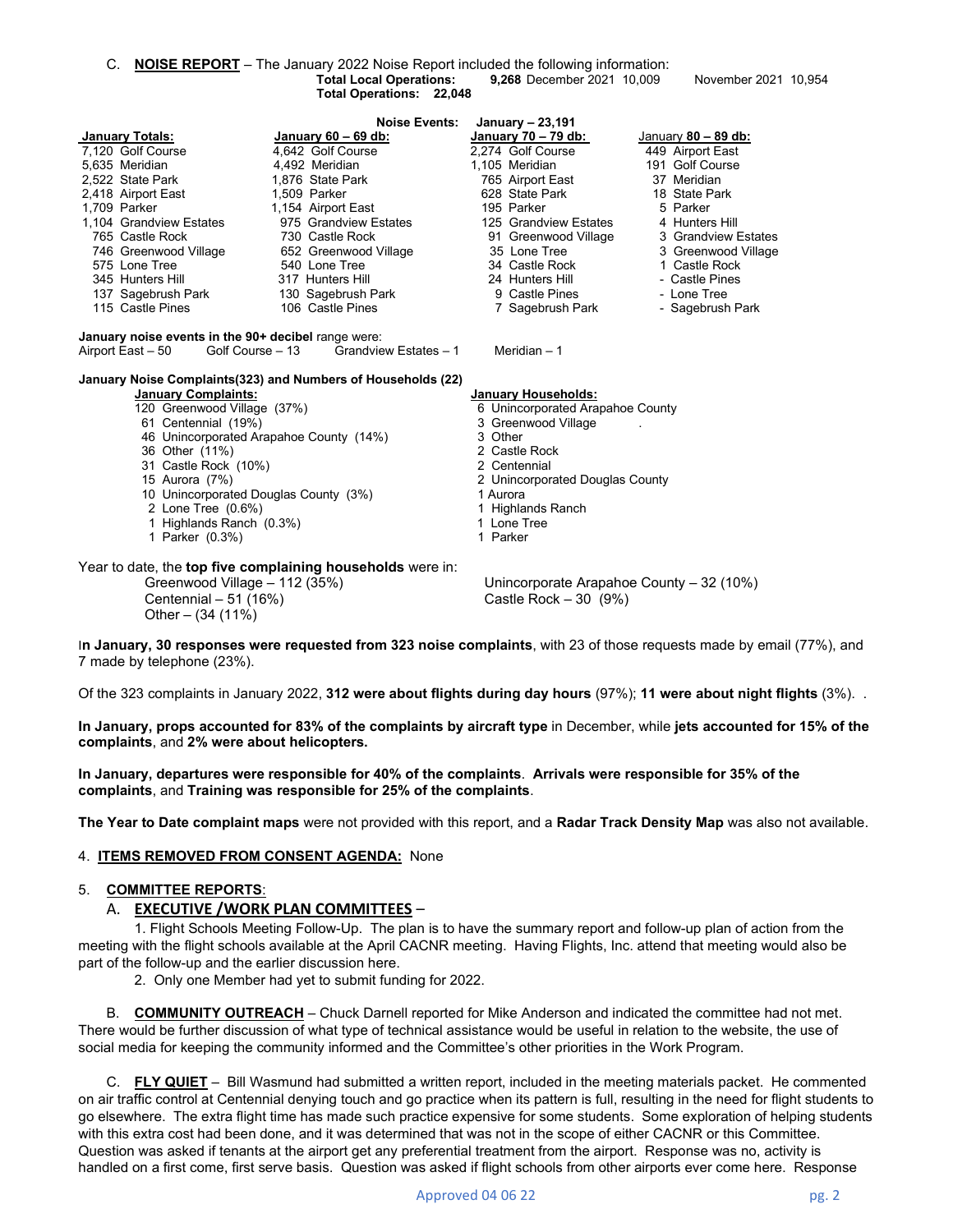was hardly ever. Further discussion indicated the number of planes in the pattern are largely determined by the comfort of the air traffic controllers and conditions such as weather, with perhaps a graphic related to this topic to be provided to CACNR in the future. Although touch and go practice is again allowed at Centennial, it is not unusual to have pattern work turned down by the tower.

Wasmund reiterated he would be seeking information from others attending the UC Davis Noise and Emissions Symposium about both general and specific incentive programs that have or have not worked elsewhere. He will also explore what knowledge other airports obtain from their noise-related systems, and how it is used.

D. **NOISE MONITORS** – Candace Moon reported efforts continue to work with airport staff to examine data CACNR receives from the noise monitors and explore improvements to meet current needs. She noted the portable noise monitor in the Highlands Ranch area was not functioning properly, and staff was working to get it operational again.

E. **WORK PLAN** – The Committee had not met, but Representatives and Committees were encouraged to look closely at the Work Program for not only those items which are being worked on now or which have been completed, but to think about what would be important to deal with in the future. The Program will be officially updated in early 2023, so it is not too early to begin thinking about what might be included at that time.

# 6. **FAA REPORTS**:

A. **CENTENNIAL (APA) AIR TRAFFIC CONTROL TOWER** – None. A request was made for someone such as Ron Curry to come to a future CACNR meeting, to provide more specific information about how traffic patterns are managed at Centennial Airport.

## **7. OTHER REGULAR MONTHLY REPORTS:**

A. **ACPAA** – Bob Doubek presented his report from the February ACPAA meeting which had been provided on site. The report Brad Pierce had submitted to that meeting for CACNR was included with the emailed meeting documents.

## B. **AIRPORT DIRECTOR'S REPORT** –

1. Airport Activity - Mike Fronapfel reported a 37% increase in fuel sales from last year. There will be 6 new hangers coming, with an anticipated 20 additional hangers from Sky Harbor. The development of newer and quieter planes continues to be anticipated. The airport still anticipates getting a grant for repairs to the runway and the run-up area. Question was asked if anything would be done to alert the public to when that work would, due to the probable change in flight patterns and related noise; CACNR Reps could then share that through their various avenues of communication. This could be done.

2. Legislative - The laser problem will hopefully be addressed through the State legislature with a bill that increases the punishment for endangering aircraft and flight crews. This is being sponsored by the Colorado Aviation Business Association (CABA) and the Colorado Airport Operators Association (CAOA); it has considerable support, but has not been passed yet. Another bill being proposed at the state level and supported by CABA and CAOA would extend sales and use tax exemptions to On Demand Air Carriers Charters, Fractionals, etc.. similar to what the airlines currently have.

3. Other – Many non-towered airports are dealing with an issue of clearances not being verified, resulting in accidents. CAOA has signed a letter asking for the FAA to look into this safety concern related to how aircraft clearances are handled at these non-towered airports. Basically, once FAA Center clears an aircraft's flight plan, pilots have taxied to and departed off the runway without permission or notification of the local airport and air traffic, resulting in several incidents and near accidents.

Airport staff had done a presentation to the Aurora Chamber of Commerce Transportation Committee, providing an overview of airport activity, noise issues, the need for careful attention to potential development in areas around the airport from the standpoint of safety and noise, and the positive economic impact of the airport on the surrounding communities.

Question was asked if there was anything new about the 5G rollout. Apparently, no airports in Colorado were among those which would be impacted by this change.

Request was made for the return of the radar density maps which had previously been provided. The maps showing locations of monthly and year to date noise complaints were also requested again. There have apparently been changes in the software and how ANOOMS communicates with GIS, and the staff is working to resolve the resulting problems.

It was reported the city of Centennial had approved a Live/Work residential development of 60 units in the approach to runway 17R/35L. This type of development consists of a commercial use on the first floor and residential uses on the  $2<sup>nd</sup>$  and  $3<sup>rd</sup>$  floors; Centennial permits this type of development on commercially zoned property. Both Centennial Airport and the FAA had written letters in opposition of the development, and staff had attended the Planning and Zoning Commission meeting and the City Council meeting when this development had been approved. Centennial Airport had even looked into being able to purchase the property, but it is under contract with the developer and that contract cannot be interfered with. Safety is a major worry, along with obvious noise concerns at that location.

## 8. **OLD BUSINESS**:

A. **CONGRESSIONAL QUIET SKIES CAUCUS** – Brad Pierce was close to being ready to address this topic with Jason Crow's staff.

B. **FOLLOW-UP ITEMS FROM PRIOR CACNR MEETINGS** – The changed format for this list was noted, and all were asked to make use of it.